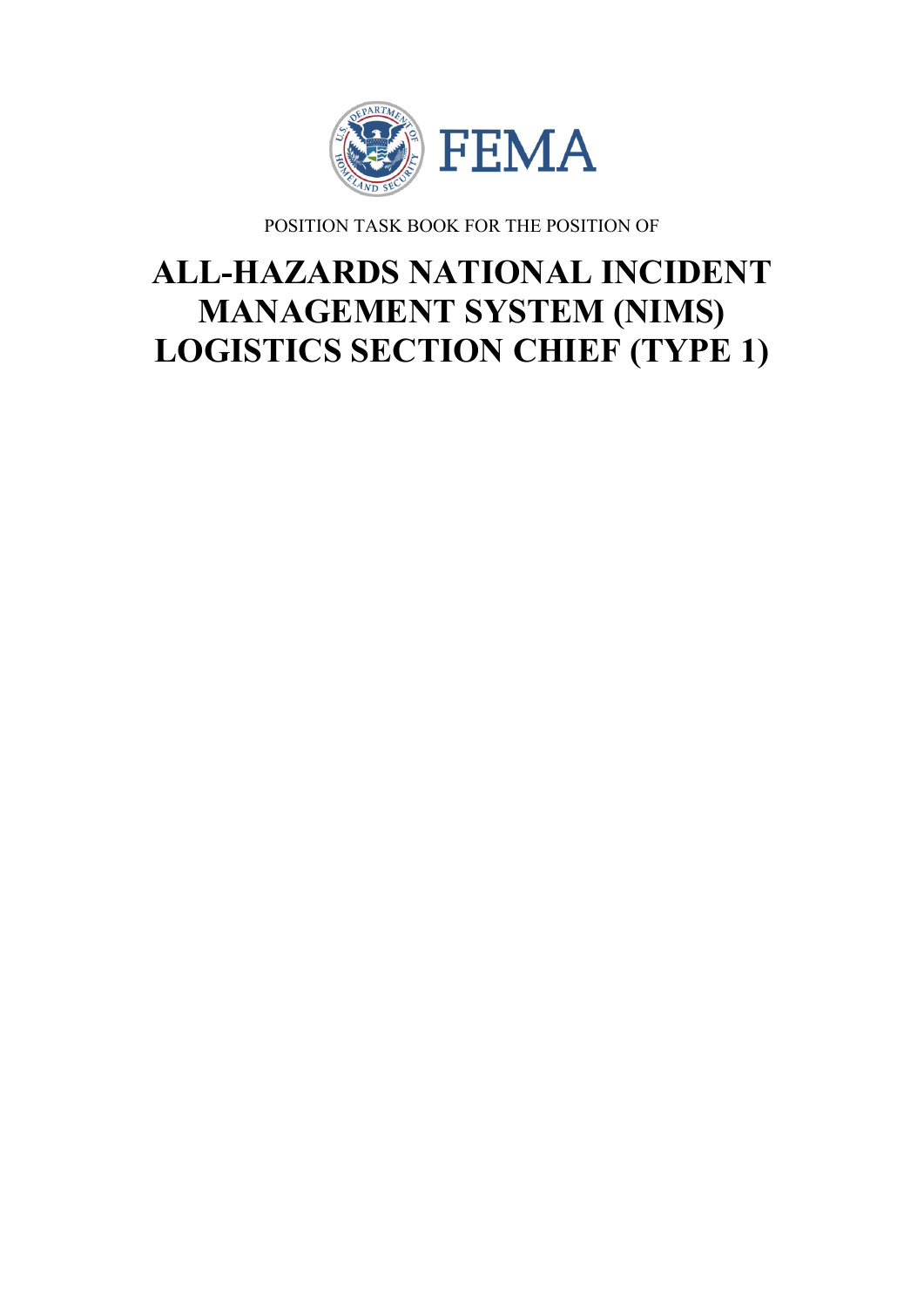# **LOGISTICS SECTION CHIEF (TYPE 1)**

## *1. Competency:* **Assume position responsibilities**

*Description:* Successfully assume the role of Logistics Section Chief and initiate position activities at the appropriate time according to the following behaviors.

### *1a. Behavior:* **Obtain information relevant to position assignment**

| <b>TASK</b>                                                                                                                                                                                                                                                                                                                                                                                                                                                                                                                                             | <b>CODE</b> | <b>EVALUATION</b><br><b>RECORD#</b> | <b>EVALUATOR</b><br><b>INITIALS AND</b><br><b>DATE</b> |
|---------------------------------------------------------------------------------------------------------------------------------------------------------------------------------------------------------------------------------------------------------------------------------------------------------------------------------------------------------------------------------------------------------------------------------------------------------------------------------------------------------------------------------------------------------|-------------|-------------------------------------|--------------------------------------------------------|
| 1. Obtain and review necessary documentation:<br>• Copy of Delegation of Authority, Letter of Expectation,<br>Letter of Agreement or Memorandum of Understanding<br>(MOU)<br>• Applicable plans and reports<br>• Directories: phone, notification<br>• Written incident status summary<br>• Authorizations: cell phones, rental vehicles, computers                                                                                                                                                                                                     | E, F, I     |                                     |                                                        |
| 2. Receive briefing from Incident Commander (IC) or outgoing<br>Logistics Section Chief:<br>• Meetings and briefings schedule<br>• Situational assessment<br>• Incident objectives<br>$\bullet$ Strategy<br>• Hazards to incident personnel and public<br>• Agencies/jurisdictions involved<br>• Organizational structure<br>• Resources summary<br>• Logistical needs<br>• Ordering procedures<br>• Incident priorities and status: life safety, incident<br>stabilization, property and environment<br>• Timing and scheduling<br>• Expected products | E, F, I     |                                     |                                                        |

#### *1b. Behavior:* **Establish or determine organizational structure, resource and staffing needs**

| <b>TASK</b>                                                                                                                                                                                                                                                                                                                                                          | <b>CODE</b> | <b>EVALUATION</b><br><b>RECORD#</b> | <b>EVALUATOR</b><br><b>INITIALS AND</b><br><b>DATE</b> |
|----------------------------------------------------------------------------------------------------------------------------------------------------------------------------------------------------------------------------------------------------------------------------------------------------------------------------------------------------------------------|-------------|-------------------------------------|--------------------------------------------------------|
| 3. Evaluate staffing needs required to manage the section:<br>• Ensure consistency with National Incident Management<br>System (NIMS) organizational structure<br>• Identify training opportunities<br>• Ensure use of established procedures for ordering<br>resources<br>• Request appropriate technical specialists to assist with<br>special incident conditions | E, F, I     |                                     |                                                        |
| 4. Utilize section personnel:<br>• Establish appropriate organization and assign roles and<br>responsibilities, while maintaining span of control                                                                                                                                                                                                                    | E, F, I     |                                     |                                                        |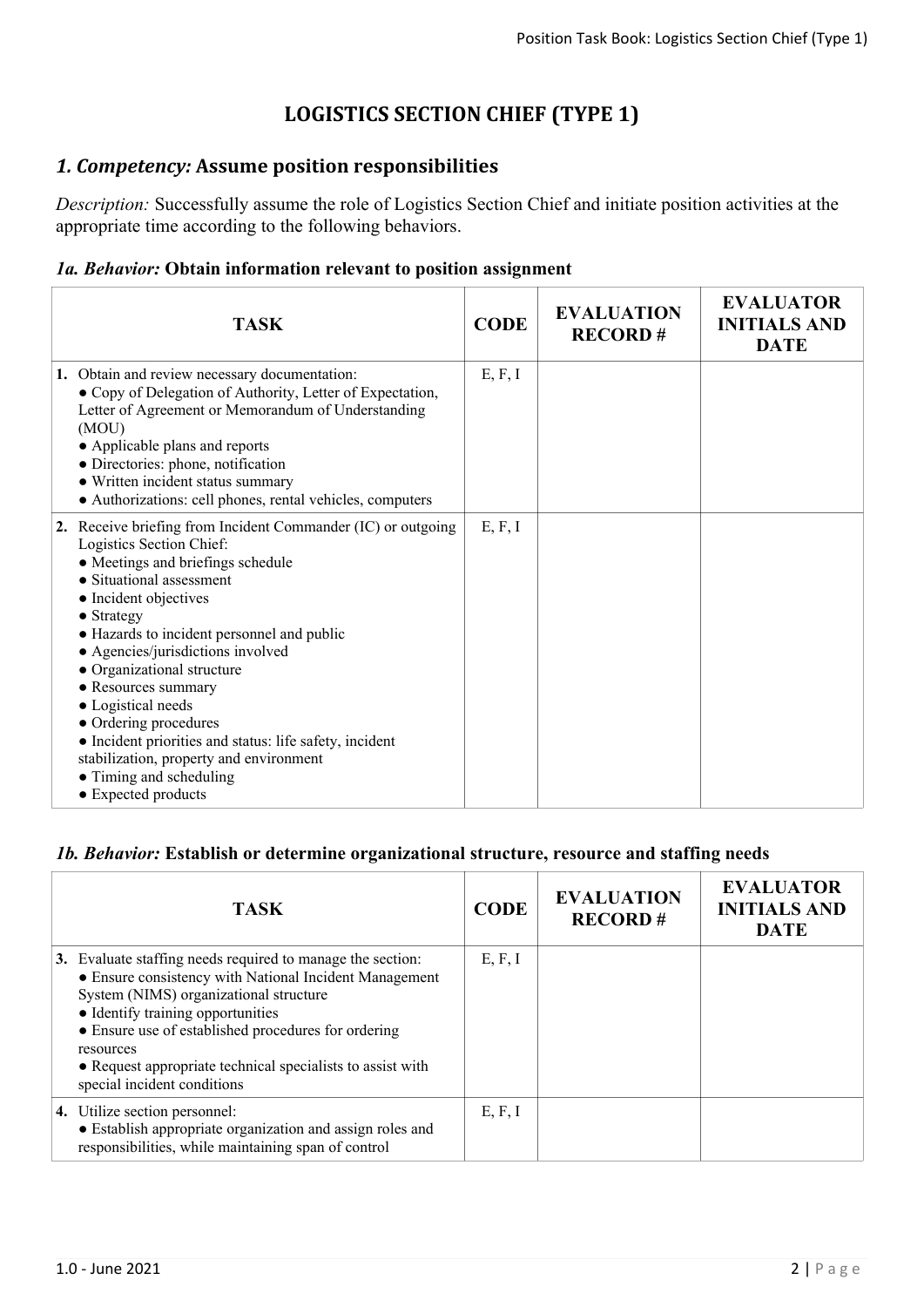| <b>5.</b> Work closely with Operations Section personnel to identify<br>kind, type and number of resources required to achieve<br>section objectives:<br>• Consider incident type and complexity, kinds and types of<br>resources, resource availability and health and safety factors<br>• Consider long-range and contingency plans and identify<br>potential future resources | E, F, I |  |  |
|----------------------------------------------------------------------------------------------------------------------------------------------------------------------------------------------------------------------------------------------------------------------------------------------------------------------------------------------------------------------------------|---------|--|--|
|----------------------------------------------------------------------------------------------------------------------------------------------------------------------------------------------------------------------------------------------------------------------------------------------------------------------------------------------------------------------------------|---------|--|--|

## *1c. Behavior:* **Ensure readiness for assignment**

| <b>TASK</b>                                                                                                                                                                                                                                                                                                                                                                                                                                                                                                                                                                                                                | <b>CODE</b> | <b>EVALUATION</b><br><b>RECORD#</b> | <b>EVALUATOR</b><br><b>INITIALS AND</b><br><b>DATE</b> |
|----------------------------------------------------------------------------------------------------------------------------------------------------------------------------------------------------------------------------------------------------------------------------------------------------------------------------------------------------------------------------------------------------------------------------------------------------------------------------------------------------------------------------------------------------------------------------------------------------------------------------|-------------|-------------------------------------|--------------------------------------------------------|
| <b>6.</b> Arrive properly equipped at designated time and location and<br>check in according to agency/organization guidelines:<br>• Arrive with go-kit and any additional equipment<br>• Carry out check-in procedures and ensure assigned<br>personnel do the same                                                                                                                                                                                                                                                                                                                                                       | E, F, I     |                                     |                                                        |
| 7. Obtain complete incident and logistical information:<br>• Incident name, number, anticipated duration, size, type,<br>responsibilities and expectations<br>• Reporting time and location<br>• Transportation arrangements and travel routes<br>• Contact procedures during travel (telephone/radio)<br>• Expected working conditions<br>• Personal Protective Equipment (PPE)<br>• Security measures<br>• Updated contact information and information links                                                                                                                                                             | E, F, I     |                                     |                                                        |
| 8. Obtain, assemble and prepare information and materials for<br>go-kit. The kit should contain critical items for the<br>assignment and be easily transportable:<br>• Supplies:<br>o Office supplies appropriate to the function<br>O Authority Having Jurisdiction (AHJ) identification<br>badge and qualification card<br>• Reference materials:<br>o Functional guidelines relative to incident type (agency<br>guidance or other functional guidelines)<br>o AHJ operations guides or other operational guides<br>$\circ$ Position manuals<br>$\bullet$ Forms:<br>○ Agency-specific forms appropriate to the function | E, F, I     |                                     |                                                        |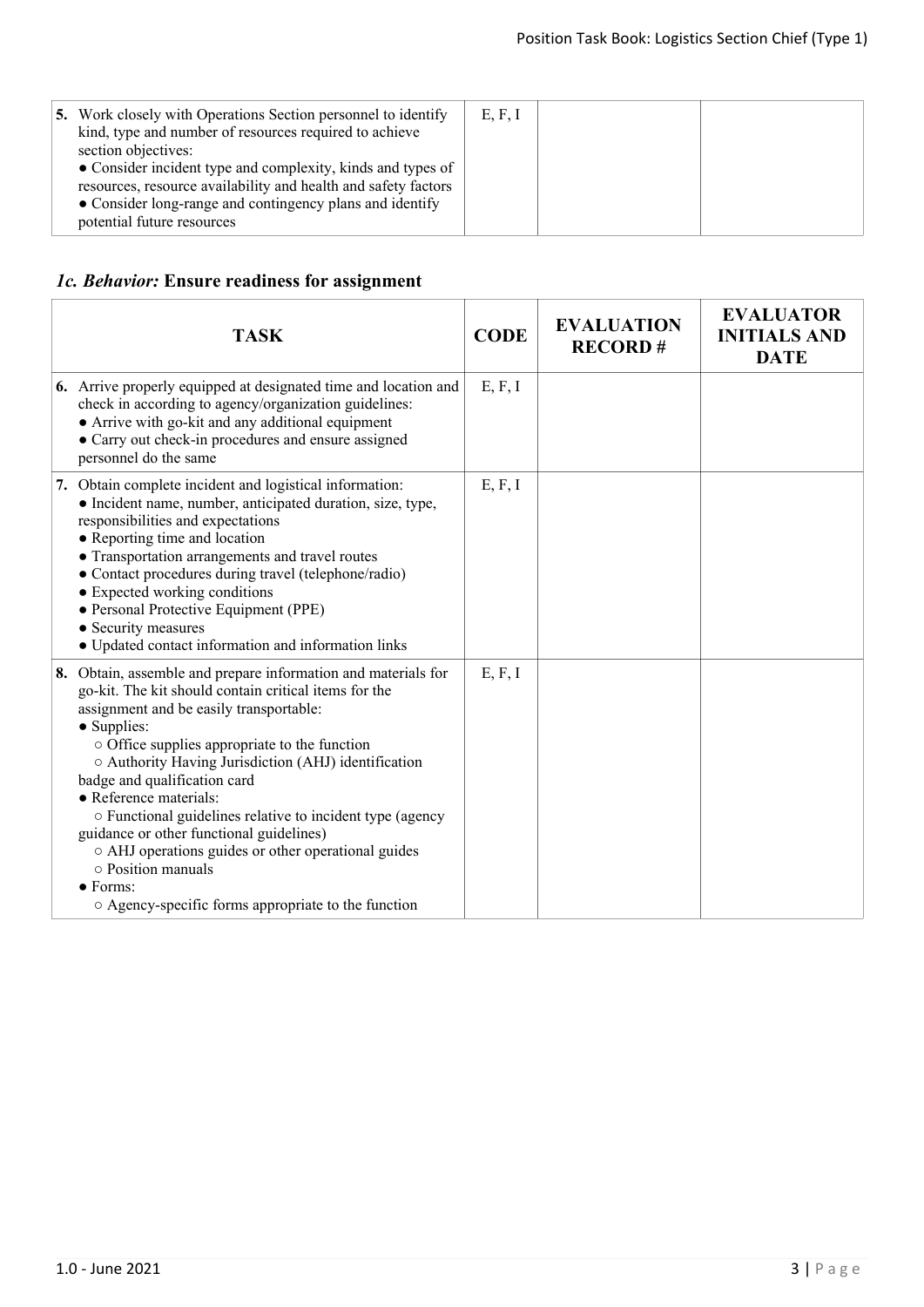## *2. Competency:* **Communicate effectively**

*Description:* Use suitable communication techniques to share relevant information with appropriate personnel on a timely basis to accomplish objectives in a potentially rapidly changing environment.

|  |  |  |  |  | 2a. Behavior: Ensure the exchange of relevant information during briefings |  |  |
|--|--|--|--|--|----------------------------------------------------------------------------|--|--|
|--|--|--|--|--|----------------------------------------------------------------------------|--|--|

| <b>TASK</b>                                                                                                                                                                                                 | <b>CODE</b> | <b>EVALUATION</b><br><b>RECORD#</b> | <b>EVALUATOR</b><br><b>INITIALS AND</b><br><b>DATE</b> |
|-------------------------------------------------------------------------------------------------------------------------------------------------------------------------------------------------------------|-------------|-------------------------------------|--------------------------------------------------------|
| 9. Lead staff briefings and debriefings.                                                                                                                                                                    | E, F, I     |                                     |                                                        |
| 10. Prepare for and participate in briefings:<br>• Ensure briefings are accurate, timely and include<br>appropriate personnel<br>• Brief external support organizations<br>• Share and evaluate information | E, F, I     |                                     |                                                        |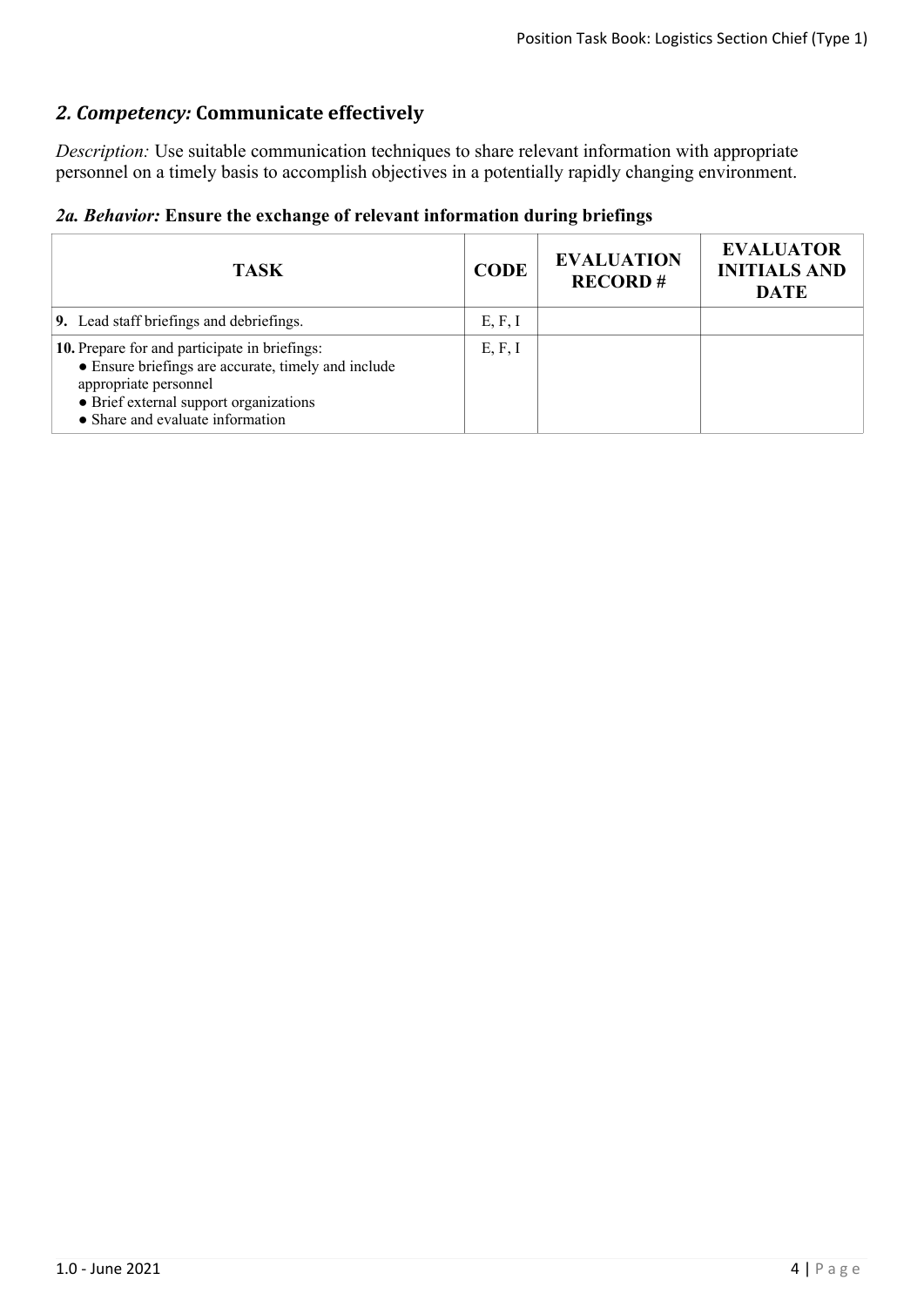## *3. Competency:* **Lead assigned personnel**

*Description:* Influence, lead, and direct assigned personnel to accomplish objectives and desired outcomes in a potentially rapidly changing environment.

#### *3a. Behavior:* **Model leadership values and principles**

| <b>TASK</b>                                                                                                                                                                                                                                                                                           | <b>CODE</b> | <b>EVALUATION</b><br><b>RECORD#</b> | <b>EVALUATOR</b><br><b>INITIALS AND</b><br><b>DATE</b> |
|-------------------------------------------------------------------------------------------------------------------------------------------------------------------------------------------------------------------------------------------------------------------------------------------------------|-------------|-------------------------------------|--------------------------------------------------------|
| 11. Create a positive work environment:<br>• Communicate leader's intent and guidance<br>• Manage section and its activities effectively<br>• Proactively assume responsibility for the section and<br>initiate action                                                                                | E, F, I     |                                     |                                                        |
| 12. Establish and maintain positive interpersonal and<br>interagency working relationships:<br>· Understand scope, roles, responsibilities, jurisdiction and<br>authority of responding agencies                                                                                                      | E, F, I     |                                     |                                                        |
| 13. Exhibit principles of duty, respect and integrity as a leader.                                                                                                                                                                                                                                    | E, F, I     |                                     |                                                        |
| 14. Understand and comply with NIMS/Incident Command<br>System (ICS) concepts and principles:<br>• Establish and modify an effective organization based on<br>changing incident and resource conditions<br>• Maintain appropriate span of control<br>• Act as a representative of incident leadership | E, F, I     |                                     |                                                        |

#### *3b. Behavior:* **Communicate incident priorities and supervise personnel**

| <b>TASK</b>                                                                                                                                                                                                                                                                                                                                                                                          | <b>CODE</b> | <b>EVALUATION</b><br><b>RECORD#</b> | <b>EVALUATOR</b><br><b>INITIALS AND</b><br><b>DATE</b> |
|------------------------------------------------------------------------------------------------------------------------------------------------------------------------------------------------------------------------------------------------------------------------------------------------------------------------------------------------------------------------------------------------------|-------------|-------------------------------------|--------------------------------------------------------|
| 15. Communicate with assigned personnel:<br>• Communicate priorities, objectives, strategies and any<br>changes<br>• Inform personnel of their assigned tasks and expectations<br>• Clearly explain conflict resolution procedures and ensure<br>that personnel understand<br>• Ensure that assigned objectives and expectations for the<br>operational period are reasonable and accurate           | E, F, I     |                                     |                                                        |
| 16. Ensure debriefings occur and participate as necessary:<br>• Ensure incident situation status information is current and<br>complete                                                                                                                                                                                                                                                              | E, F, I     |                                     |                                                        |
| 17. Ensure that staff follows all applicable agency/jurisdiction<br>policies, contracts, standard operating procedures and<br>agreements:<br>· Federal, state, local, tribal, territorial and regional<br>relationships, as appropriate<br>• Roles and responsibilities of potential responder agencies<br>• Scope, jurisdiction and authority of potential responder<br>agencies' contingency plans | E, F, I     |                                     |                                                        |
| 18. Supervise and hold personnel accountable for executing<br>assigned tasks:<br>• Identify and promptly resolve disagreements, issues and<br>misunderstandings<br>• Prioritize work while considering immediate support for<br>incident operations                                                                                                                                                  | E, F, I     |                                     |                                                        |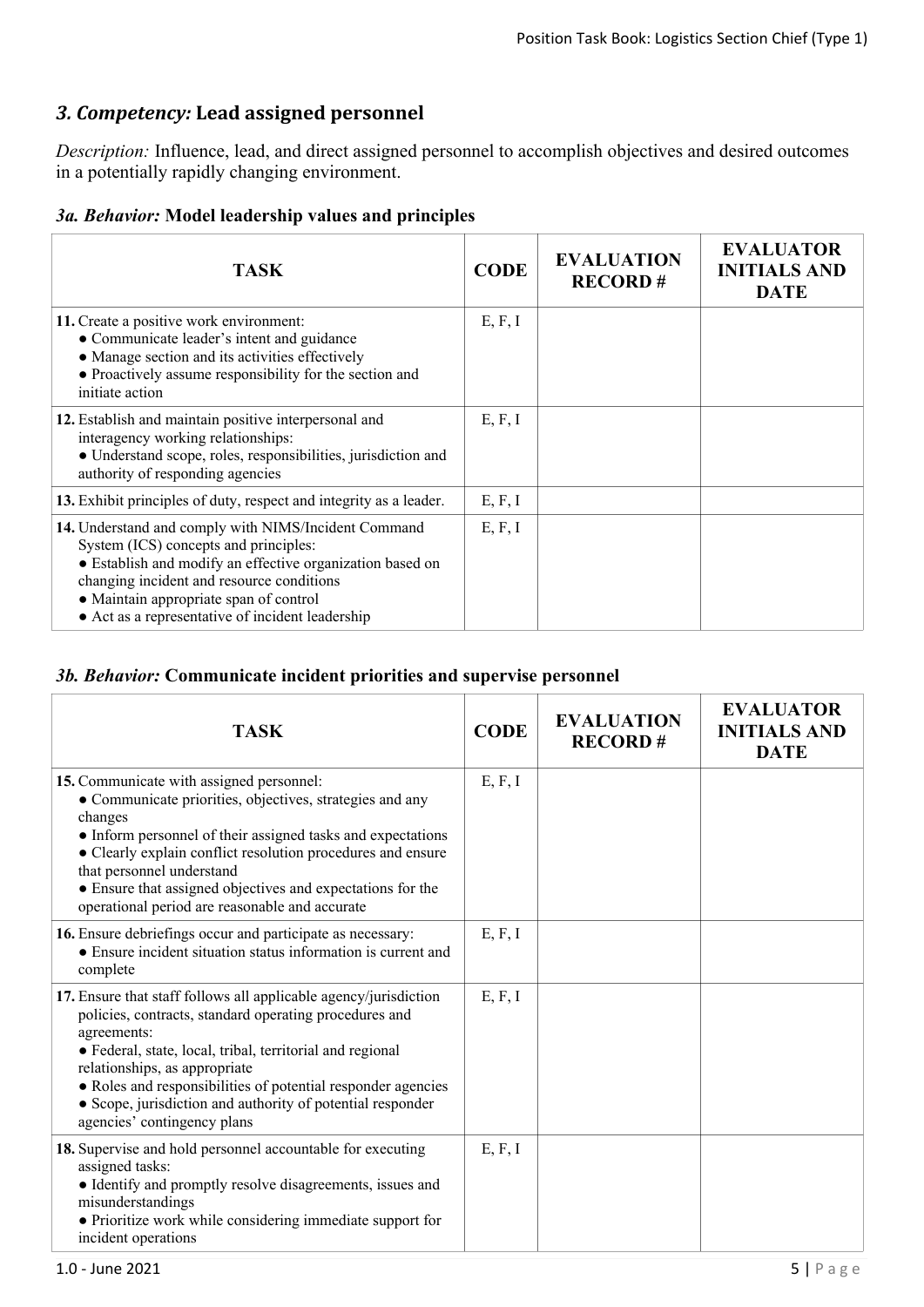| <b>TASK</b>                                                                                                                                                                                                                                                                                                                                                                                                                                                                                                                                                                                                                                                                                                                                              | <b>CODE</b> | <b>EVALUATION</b><br><b>RECORD#</b> | <b>EVALUATOR</b><br><b>INITIALS AND</b><br><b>DATE</b> |
|----------------------------------------------------------------------------------------------------------------------------------------------------------------------------------------------------------------------------------------------------------------------------------------------------------------------------------------------------------------------------------------------------------------------------------------------------------------------------------------------------------------------------------------------------------------------------------------------------------------------------------------------------------------------------------------------------------------------------------------------------------|-------------|-------------------------------------|--------------------------------------------------------|
| 19. Demonstrate knowledge of and comply with relevant health<br>and safety requirements:<br>• Direct and oversee section operations to ensure compliance<br>with health and safety considerations and guidelines<br>• Coordinate with the Safety Officer to ensure that assigned<br>personnel follow safety guidelines                                                                                                                                                                                                                                                                                                                                                                                                                                   | E, F, I     |                                     |                                                        |
| 20. Evaluate mental and physical fatigue of assigned personnel:<br>• Ensure adequate rest is provided to section personnel                                                                                                                                                                                                                                                                                                                                                                                                                                                                                                                                                                                                                               | E, F, I     |                                     |                                                        |
| 21. Recognize potentially hazardous situations, inform assigned<br>personnel of hazards and take precautions to mitigate risk:<br>• Adjust operations in response to hazards, weather and<br>other relevant events                                                                                                                                                                                                                                                                                                                                                                                                                                                                                                                                       | E, F, I     |                                     |                                                        |
| 22. Report or explain the procedures for reporting unexpected<br>occurrences, such as fire, death, injury, illness, exposure to<br>pathogens or hazardous materials (HAZMAT), accident,<br>political contact or property loss or damage:<br>• Ensure report contains nature of event, location,<br>magnitude, personnel involved and initial action taken (such<br>as helicopter picking up injured or an appropriate subsequent<br>action)<br>• Ensure the protection of Personally Identifiable<br>Information (PII) while reporting<br>• Obtain information from the following sources regarding<br>special hazards, threats or unexpected occurrences:<br>subordinates, personal observation, other incident personnel<br>and off-incident personnel | E, F, I     |                                     |                                                        |

## *3c. Behavior:* **Ensure the health, safety, welfare and accountability of assigned personnel**

## *3d. Behavior:* **Identify opportunities and meet requirements to provide equal access and reasonable accommodation in all activities**

| <b>TASK</b>                                                                                                                           | <b>CODE</b> | <b>EVALUATION</b><br><b>RECORD#</b> | <b>EVALUATOR</b><br><b>INITIALS AND</b><br><b>DATE</b> |
|---------------------------------------------------------------------------------------------------------------------------------------|-------------|-------------------------------------|--------------------------------------------------------|
| 23. Demonstrate the ability to assess and monitor for physical<br>access, programmatic access and effective communications<br>access. | E, F, I, J  |                                     |                                                        |
| 24. Demonstrate the ability to identify opportunities for<br>universal accessibility.                                                 | E, F, I, J  |                                     |                                                        |
| 25. Provide equal access, disability accommodations and access<br>and functional needs (AFN) accommodations.                          | E, F, I, J  |                                     |                                                        |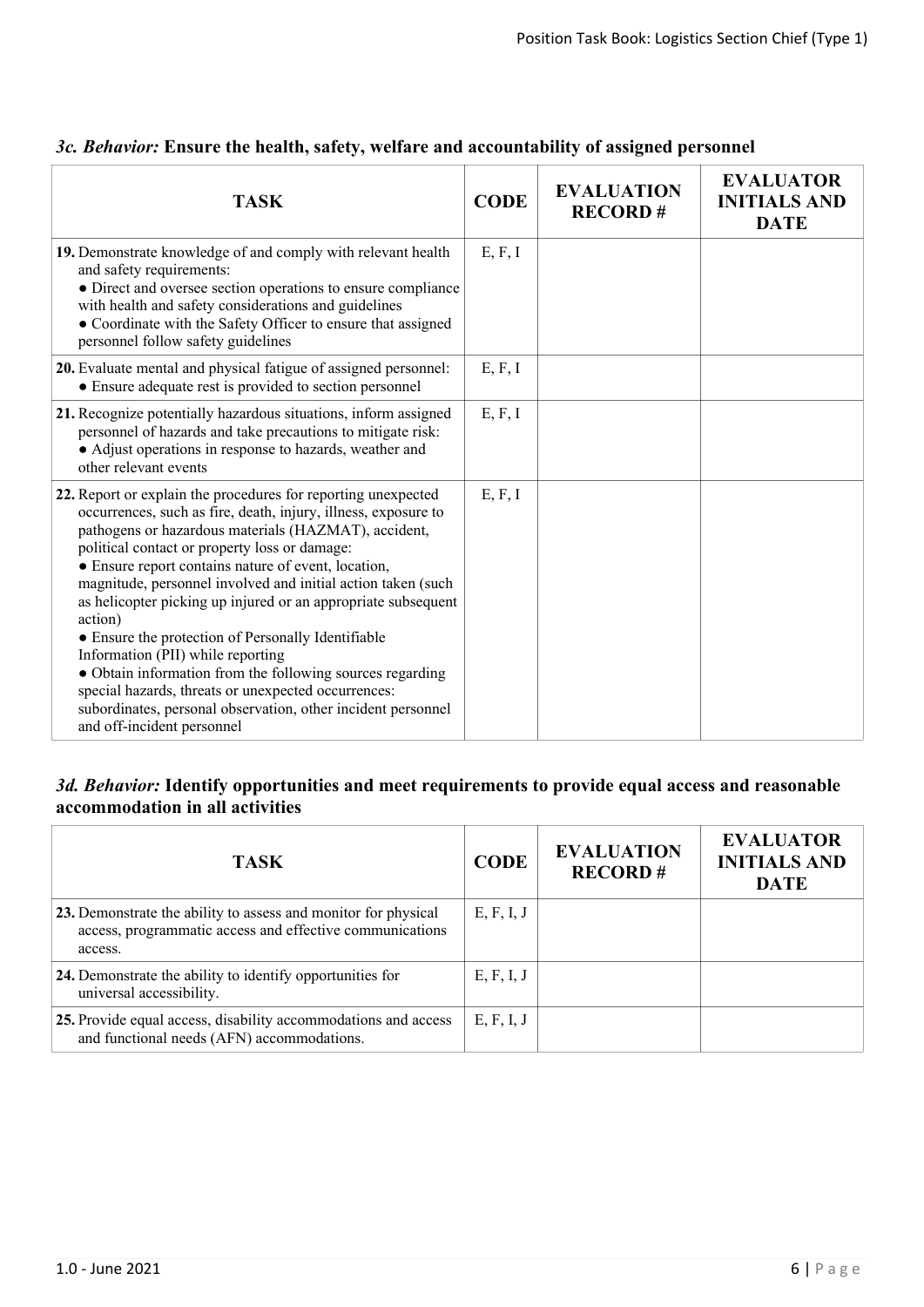## *4. Competency:* **Conduct operations and ensure completion of assigned tasks**

*Description:* Identify, analyze and apply relevant situational information and evaluate actions to complete assignments safely and meet identified objectives. Complete actions within established time frame.

|  | 4a. Behavior: Set the section priorities |  |  |  |  |
|--|------------------------------------------|--|--|--|--|
|--|------------------------------------------|--|--|--|--|

| <b>TASK</b>                                                                                                                                                                                                                                     | <b>CODE</b> | <b>EVALUATION</b><br><b>RECORD#</b> | <b>EVALUATOR</b><br><b>INITIALS AND</b><br><b>DATE</b> |
|-------------------------------------------------------------------------------------------------------------------------------------------------------------------------------------------------------------------------------------------------|-------------|-------------------------------------|--------------------------------------------------------|
| 26. Analyze work assignments and staffing levels to ensure<br>achievement of section objectives.                                                                                                                                                |             |                                     |                                                        |
| 27. Attend and participate in strategy meetings as necessary:<br>• Assess organizational needs<br>• Identify additional resource needs<br>• Identify critical factors to ensure section success<br>• Prioritize incident and section objectives | E, F, I     |                                     |                                                        |
| 28. Disseminate priorities and expected completion timelines to<br>staff.                                                                                                                                                                       | E, F, I     |                                     |                                                        |
| 29. Hold staff accountable for communicated priorities and<br>deadlines.                                                                                                                                                                        | E, F, I     |                                     |                                                        |

#### *4b. Behavior:* **Develop and implement plans**

| <b>TASK</b>                                                                                                                                                                                                                                                                                                                                                                                                                                                                                                                                                                                       | <b>CODE</b> | <b>EVALUATION</b><br><b>RECORD#</b> | <b>EVALUATOR</b><br><b>INITIALS AND</b><br><b>DATE</b> |
|---------------------------------------------------------------------------------------------------------------------------------------------------------------------------------------------------------------------------------------------------------------------------------------------------------------------------------------------------------------------------------------------------------------------------------------------------------------------------------------------------------------------------------------------------------------------------------------------------|-------------|-------------------------------------|--------------------------------------------------------|
| 30. Approve completed plans:<br>• Ensure plans are complete, accurate, realistically attainable<br>and relevant to the incident objectives                                                                                                                                                                                                                                                                                                                                                                                                                                                        | E, F, I     |                                     |                                                        |
| 31. Participate in the planning process:<br>• Prepare for and participate in planning meetings<br>• Assist in the development of plans, as necessary:<br>o Tactical<br>○ Long-range<br>$\circ$ Strategic<br>o Contingency<br>o Demobilization<br>○ Continuity of Operations Plan (COOP)                                                                                                                                                                                                                                                                                                           | E, F, I     |                                     |                                                        |
| 32. Review, validate and modify plans:<br>• Analyze alternate strategies and explain decisions<br>• Validate or revise section objectives<br>• Review information covering health and safety principles,<br>known hazards and importance of all periods<br>· Validate section organizational structure<br>· Validate section resource assignments<br>• Review reserve resources<br>• Evaluate immediate support needs<br>• Review operational planning worksheet<br>• Review medical plan<br>• Review traffic plan<br>· Validate Incident Action Plan (IAP)<br>• Review radio communications plan | E, F, I     |                                     |                                                        |

#### *4c. Behavior:* **Coordinate with all appropriate personnel and stakeholders**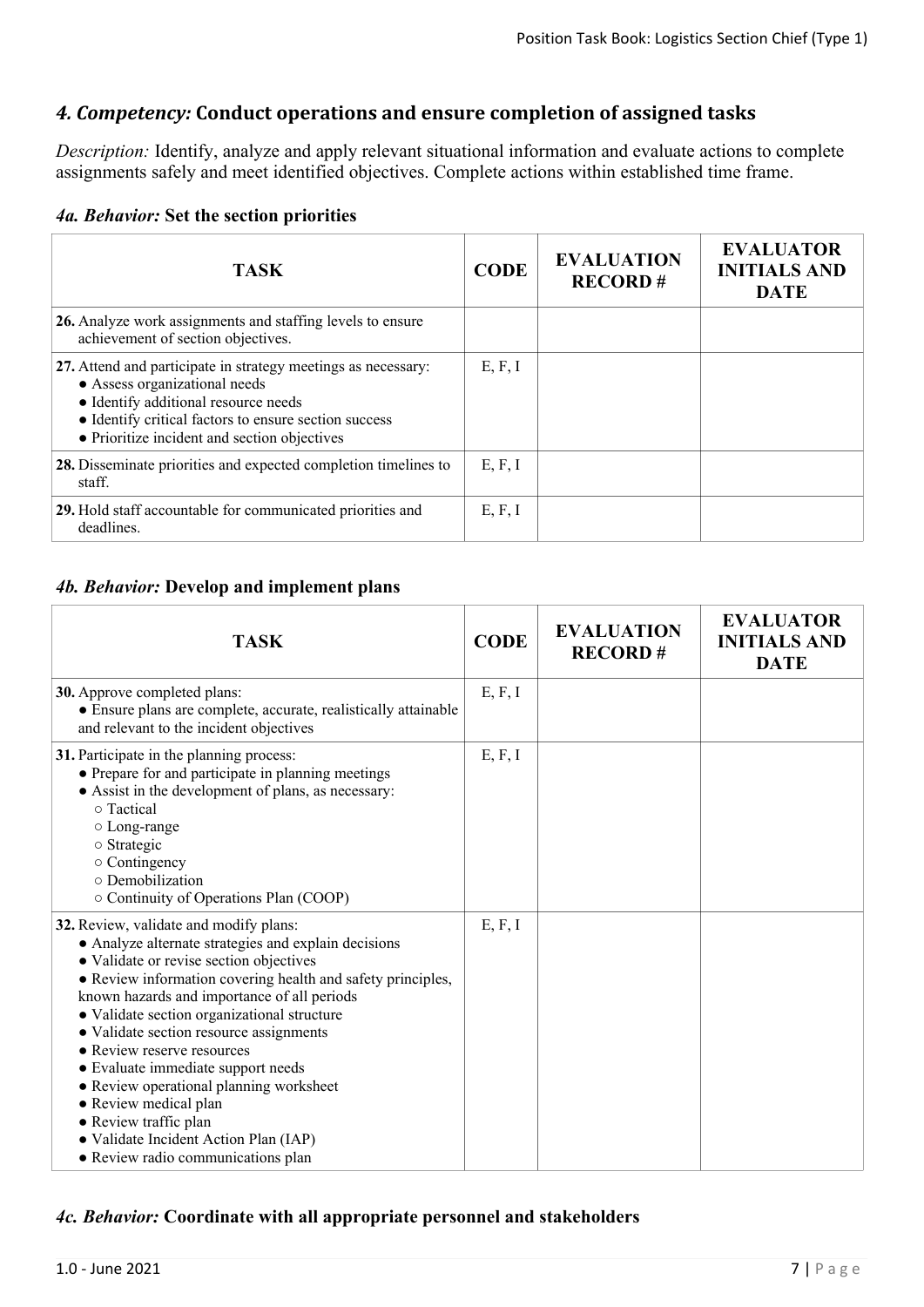| <b>TASK</b>                                                                                                                                 | <b>CODE</b> | <b>EVALUATION</b><br><b>RECORD#</b> | <b>EVALUATOR</b><br><b>INITIALS AND</b><br><b>DATE</b> |
|---------------------------------------------------------------------------------------------------------------------------------------------|-------------|-------------------------------------|--------------------------------------------------------|
| 33. Establish effective relationships and coordinate with incident<br>personnel:<br>$\bullet$ IMT personnel<br>• Other supporting personnel | E, F, I     |                                     |                                                        |
| 34. Establish effective relationships with stakeholders and<br>partners in the impacted jurisdiction(s).                                    | E, F, I     |                                     |                                                        |

### *4d. Behavior:* **Apply agency policy, contracts and agreements**

| <b>TASK</b>                                                                                                                                                                                                                                              | <b>CODE</b> | <b>EVALUATION</b><br><b>RECORD#</b> | <b>EVALUATOR</b><br><b>INITIALS AND</b><br><b>DATE</b> |
|----------------------------------------------------------------------------------------------------------------------------------------------------------------------------------------------------------------------------------------------------------|-------------|-------------------------------------|--------------------------------------------------------|
| 35. Complete all work according to organization/agency<br>direction, policy and incident objectives:<br>• Ensure that personnel complete all documentation<br>requirements according to organization/agency direction,<br>policy and incident objectives | E, F, I     |                                     |                                                        |
| 36. Demonstrate knowledge of and apply relevant legal,<br>regulatory and fiscal constraints.                                                                                                                                                             | E, F, I     |                                     |                                                        |
| 37. Ensure that resource release priorities address contractual<br>requirements:<br>• Coordinate with Finance/Administration Section                                                                                                                     | E, F, I     |                                     |                                                        |
| 38. Identify and request agreements as necessary:<br>• Coordinate with Finance/Administration Section                                                                                                                                                    | E, F, I     |                                     |                                                        |
| 39. Provide guidance on logistical regulations and policy<br>concerns.                                                                                                                                                                                   | E, F, I     |                                     |                                                        |

#### *4e. Behavior:* **Make appropriate decisions based on evaluation of gathered information, risks and incident situation and use information to produce outputs and modify approach**

| <b>TASK</b>                                                                                                                                                                                                                                                                                                                                                                                                                                                             | <b>CODE</b> | <b>EVALUATION</b><br><b>RECORD#</b> | <b>EVALUATOR</b><br><b>INITIALS AND</b><br><b>DATE</b> |
|-------------------------------------------------------------------------------------------------------------------------------------------------------------------------------------------------------------------------------------------------------------------------------------------------------------------------------------------------------------------------------------------------------------------------------------------------------------------------|-------------|-------------------------------------|--------------------------------------------------------|
| 40. Evaluate special conditions, existing or predicted, that<br>require technical expertise, including:<br>$\bullet$ Hazards<br>$\bullet$ Reconnaissance<br>$\bullet$ Objectives<br>Access/egress<br>Values to be protected<br>Evacuation/sheltering potential<br>Communications<br>Organizational structure<br>Tactical coordination<br>Weather and topography<br>Responder fatigue<br>Logistical considerations<br>Jurisdictional responsibilities<br>Span of control | E, F, I     |                                     |                                                        |
| 41. Recommend solutions for all resource challenges.                                                                                                                                                                                                                                                                                                                                                                                                                    | E, F, I     |                                     |                                                        |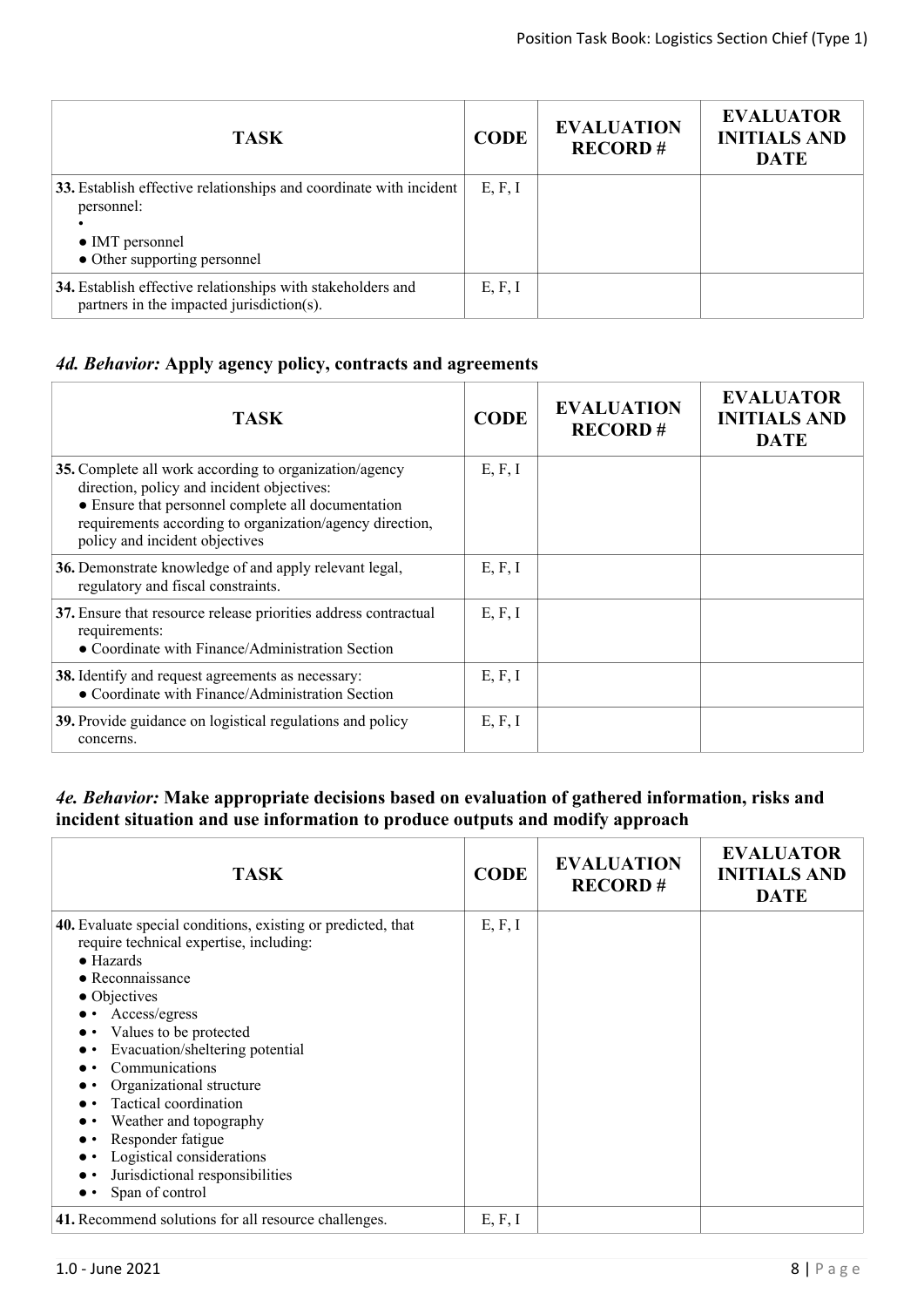#### *4f. Behavior:* **Ensure documentation is complete**

| <b>TASK</b>                                                                                                                                                                                                                                                                                           | <b>CODE</b> | <b>EVALUATION</b><br><b>RECORD#</b> | <b>EVALUATOR</b><br><b>INITIALS AND</b><br><b>DATE</b> |
|-------------------------------------------------------------------------------------------------------------------------------------------------------------------------------------------------------------------------------------------------------------------------------------------------------|-------------|-------------------------------------|--------------------------------------------------------|
| 42. Assemble and submit relevant logistics documents to the<br>Documentation Unit for final incident package:<br>$\bullet$ Waybills<br>• Invoices<br>• Shift tickets<br>• Resource requests                                                                                                           | E, F, I     |                                     |                                                        |
| 43. Fulfill Incident Commander and incident command staff<br>requests related to existing logistics resources:<br>• Complete resource ordering forms<br>• Operate state and local emergency management system<br>• Complete checks on resource request forms<br>• Provide a detailed situation report | E, F, I     |                                     |                                                        |
| 44. Maintain and collect personal records related to incident:<br>$\bullet$ Time sheets<br>• Rental records<br>• Accident forms<br>• Property records<br><b>O</b> Equipment time records<br>o Receipts                                                                                                | E, F, I     |                                     |                                                        |
| 45. Maintain and submit incident records for events, personnel,<br>equipment, supplies and other data for incident management<br>needs:<br>• Property loss/damage reports<br>• Agency-required incident reports<br>• Activity log<br>• Changes in strategy and tactics                                | E, F, I     |                                     |                                                        |
| 46. Review documents for accuracy, timeliness and appropriate<br>distribution.                                                                                                                                                                                                                        | E, F, I     |                                     |                                                        |

#### *4g. Behavior:* **Establish work assignments and performance expectations, monitor performance and provide feedback**

| <b>TASK</b>                                                                                                                                                                                                                                                                                                                                                                                                                               | <b>CODE</b> | <b>EVALUATION</b><br><b>RECORD#</b> | <b>EVALUATOR</b><br><b>INITIALS AND</b><br><b>DATE</b> |
|-------------------------------------------------------------------------------------------------------------------------------------------------------------------------------------------------------------------------------------------------------------------------------------------------------------------------------------------------------------------------------------------------------------------------------------------|-------------|-------------------------------------|--------------------------------------------------------|
| 47. Supervise or ensure completion of the duties of, a<br>Communications Unit Leader:<br>• Provide for maintenance and repair of field Information<br>Technology (IT) and communications equipment<br>• Provide for distribution and recovery of communications<br>equipment assigned to incident personnel<br>• Contribute to the development of a communications plan<br>within the IAP<br>• Complete all necessary forms and documents | E, F, I     |                                     |                                                        |
| <b>48.</b> Supervise or ensure completion of the duties of, a Facilities<br>Unit Leader:<br>• Set up, maintain and demobilize all facilities used in<br>support of incident operations<br>• Provide facility maintenance and law enforcement/<br>security services necessary for incident support<br>• Complete all necessary forms and documents                                                                                         | E, F, I     |                                     |                                                        |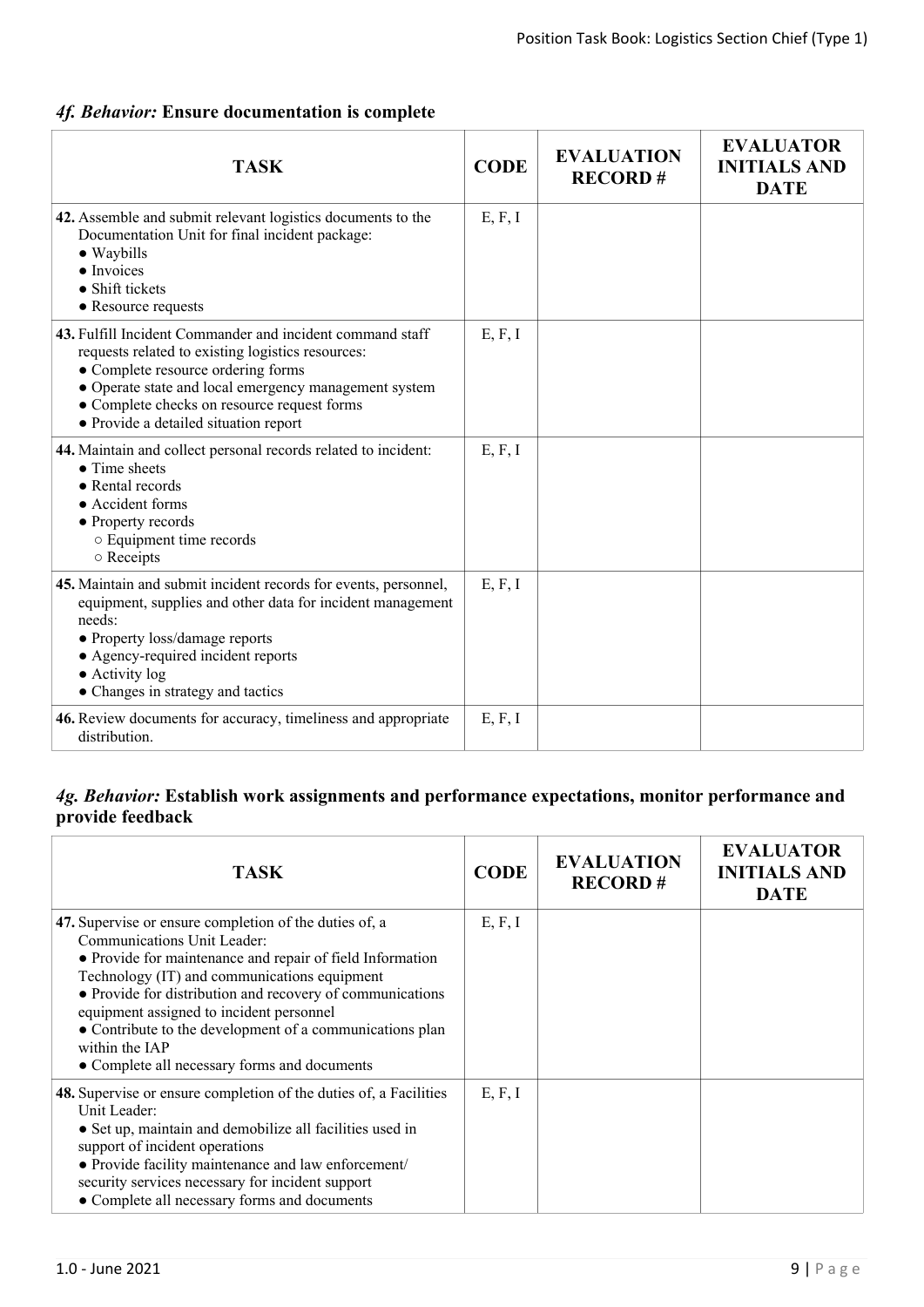| 49. Supervise or ensure completion of the duties of, a Food Unit<br>Leader:<br>• Supply food for all incident personnel, including those in<br>remote locations<br>• Determine the food and hydration needs of incident<br>personnel<br>· Plan menus, order food, provide cooking facilities,<br>maintain food service areas and manage food security and<br>safety<br>• Complete all necessary forms and documents                                                                                                   | E, F, I |  |
|-----------------------------------------------------------------------------------------------------------------------------------------------------------------------------------------------------------------------------------------------------------------------------------------------------------------------------------------------------------------------------------------------------------------------------------------------------------------------------------------------------------------------|---------|--|
| <b>50.</b> Supervise or ensure completion of the duties of, a Ground<br>Support Unit Leader:<br>• Provide ground transportation in support of incident<br>operations<br>• Maintain and repair vehicles<br>• Perform pre- and post-use vehicle inspections<br>• Supply fuel<br>• Develop and implement the incident traffic plan<br>• Complete all necessary forms and documents                                                                                                                                       | E, F, I |  |
| 51. Supervise or ensure completion of the duties of, a Medical<br>Unit Leader:<br>• Develop and maintain the medical plan<br>• Obtain medical aid and transportation for injured and ill<br>incident personnel<br>• Coordinate with Communications Unit Leader to obtain<br>medical response radio frequencies, including medevac<br>• Establish responder rehabilitation procedures<br>• Supervise medical staff in providing pre-hospital and acute<br>medical care<br>• Complete all necessary forms and documents | E, F, I |  |
| 52. Supervise or ensure completion of the duties of, a Supply<br>Unit Leader:<br>• Order personnel, equipment and supplies<br>• Receive, distribute and store all incident supplies<br>• Maintain an inventory of supplies<br>• Service nonexpendable supplies and equipment<br>• Complete all necessary forms and documents                                                                                                                                                                                          | E, F, I |  |

# *4h. Behavior:* **Coordinate logistics activities**

| TASK                                                                                                                                                                                                                                                                      | <b>CODE</b> | <b>EVALUATION</b><br><b>RECORD#</b> | <b>EVALUATOR</b><br><b>INITIALS AND</b><br><b>DATE</b> |
|---------------------------------------------------------------------------------------------------------------------------------------------------------------------------------------------------------------------------------------------------------------------------|-------------|-------------------------------------|--------------------------------------------------------|
| <b>53.</b> Coordinate and oversee the delivery and build-out of<br>incident facilities.                                                                                                                                                                                   | E, F, I     |                                     |                                                        |
| 54. Coordinate logistics support activities with state and local<br>governments, other federal agencies, the private sector and<br>volunteer organizations:<br>$\bullet$ Law enforcement<br>• Fire and emergency medical services (EMS)<br>$\bullet$ Health department(s) | E, F, I     |                                     |                                                        |
| 55. Coordinate the necessary procurement actions to support<br>response requirements—a core function of the section.                                                                                                                                                      | E, F, I     |                                     |                                                        |
| <b>56.</b> Ensure the establishment of facilities and support services<br>for disaster responders, as necessary.                                                                                                                                                          | E, F, I     |                                     |                                                        |
| 57. Ensure the establishment of staging areas as necessary to<br>support the incident.                                                                                                                                                                                    | E, F, I     |                                     |                                                        |